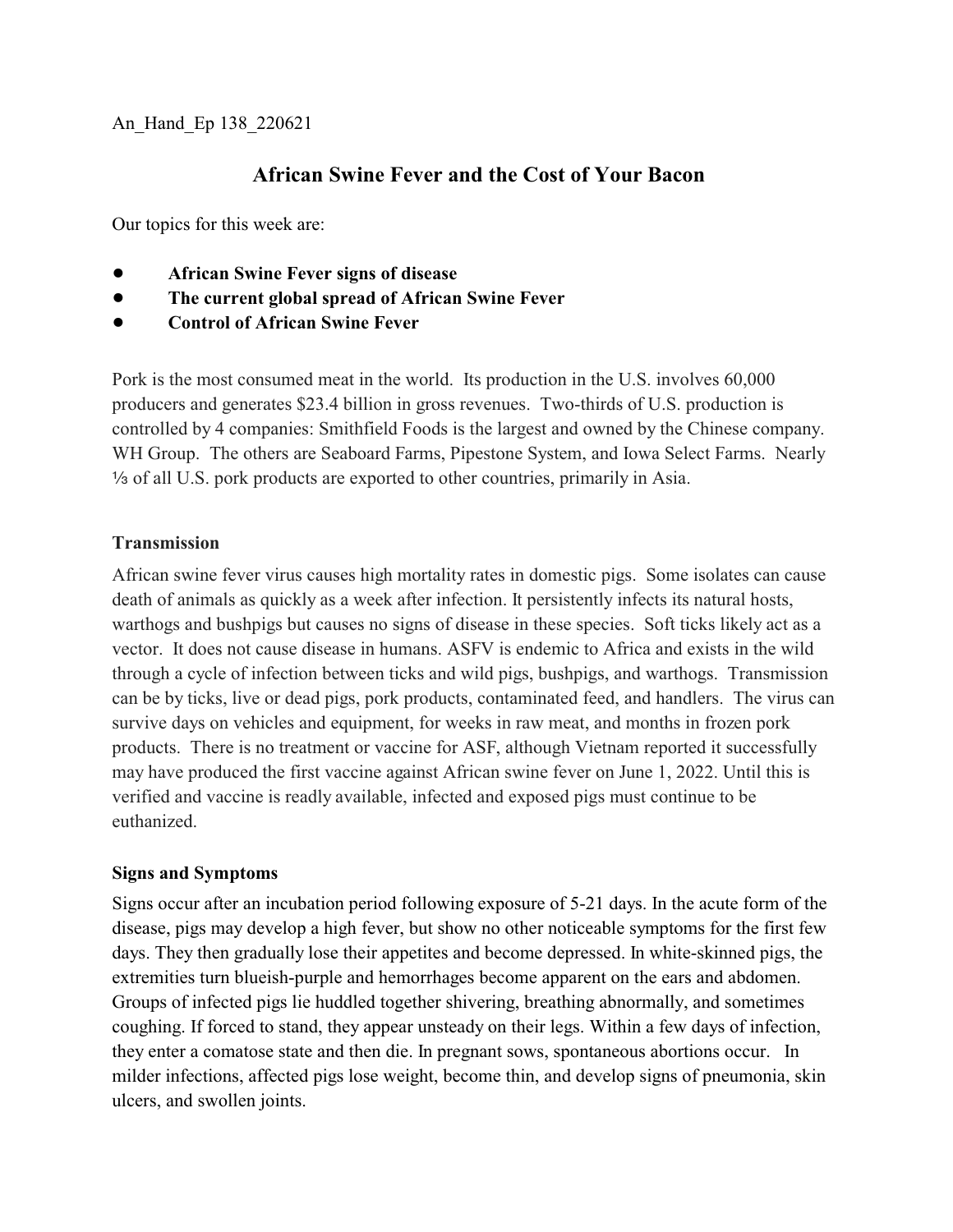## **History**

In the 1990s, the disease had mostly been contained to Africa, but in 2018 the virus spread to China, affecting more than 10 percent of the total pig population in several countries, leading to severe economic losses. One hundred million pigs have died from ASF in Asia. One-half of pigs in China have died or had to be depopulated for control of ASF. By mid-2019, the virus had spread to many other Asian countries and to Europe. In 2021, it was detected in the Dominican Republic and Haiti. It has never been in the U.S. but if it gains access to this country, the losses are estimated to be \$8 billion per year. Specially trained beagles are being used in the U.S. at international airports and seaports for the detection of foreign-origin pork products.

Why is the African Swine Fever spreading? International travel and commerce are part of the cause. Another reason is the consolidation of pork production. Concentrated Animal Feeding Operations (CAFOs) have increased at least 5 fold in the U.S. since the late 1970s. For example, within a period of 30 years 90% of Missouri hog operators were put out of business by CAFOs. The mean herd size in the 1980s was 200 hogs. Today, average herd are at least 3,000 hogs. Hog CAFOs can house 10,000 hogs each and at least 20,300 hog CAFOs are known in the U.S. CAFOs put a higher percentage of hogs in the U.S. at risk from an outbreak in each facility. The chance of isolation and depopulation to gain control of an outbreak is less in a CAFO than hogs on pasture or in forested land.

Our recommendation for humane and ecological reasons is to have a more reliable source of U.S. pork. You may be able to find a local hog producer who raises hogs on pasture or in forested land and obtain your pork products locally, or there are online sustainable agriculture groups that can guide you to a better source of pork products from hogs raised on pasture or in forested areas.

If you have comments or you're interested in particular subjects contact us at CBC@BetterAnimalHandling.com

Now let's recap the key points to remember from today's episode:

- **1. African Swine Fever is caused by a virus that is resistant to destruction in the environment.**
- **2. The mortality rate of African Swine Fever is high and depopulation is currently the only means of control.**